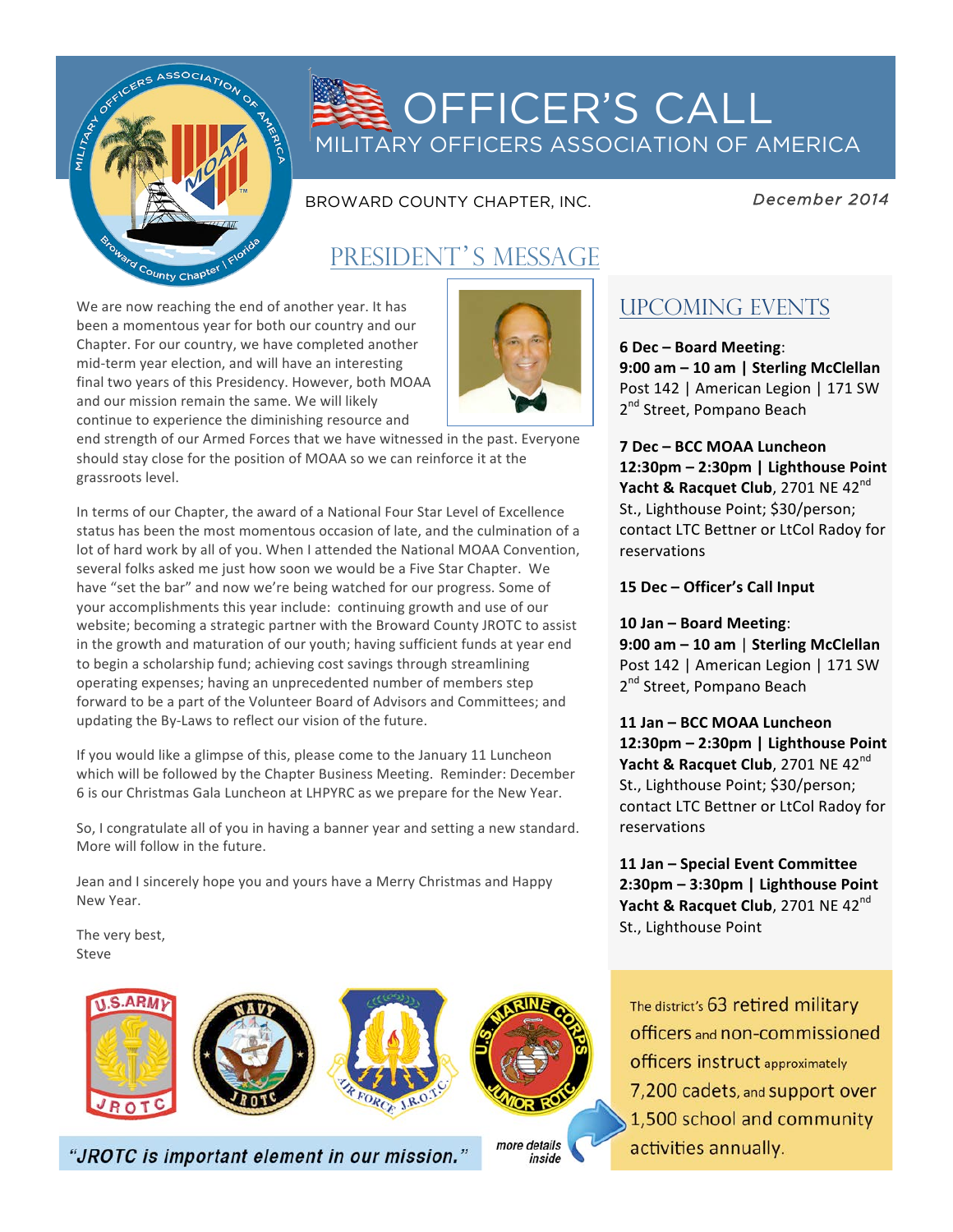

### CHAPTER CONCERNs AND INFORMATION

This recurring column will provide Chapter members with the opportunity to share joys and information with each other and strengthen the bond we have as brother and sister officers and families of our nation's military veterans. If you have any information in this area to share. please advise the Secretary, Jean Bettner, 954-942-3651.

Please provide illness or other caring information regarding our members to our **President, or 3rd VP | Dr. Ronald Anderson, USPHS at 954.941.6189**.

#### *Chapter elected officers include:*

*President*: LTC Steven Bettner |USA 954-942-3651 *1st Vice President*: LtCol Sam Trichilo |USAF 954-752-1280 *2nd Vice President*: LtCol David Harper |USAF 954-249-8868 *3rd Vice President*: Dr. Ronald Anderson | USPHS 954-941-6189 *Secretary*: Jean Bettner 954-942-3651 *Treasurer*: LtCol Charles Radoy, USAF 561-733-7276 *Chaplain*: LTC Ronald Burgess |USA

954-450-8823



### **JROTC PROGRAM**

 $\mathcal{T}_{\mathcal{A}}$  (the text)  $\mathcal{T}_{\mathcal{A}}$  (the text)  $\mathcal{T}_{\mathcal{A}}$  (the text)  $\mathcal{T}_{\mathcal{A}}$  (the text)  $\mathcal{T}_{\mathcal{A}}$ 

LTC Green is the Broward County School Board Coordinator for JROTC and Military Programs and is responsible to the Superintendent of Schools, Mr. Robert Runcie.

LTC Green spoke about the purpose of the JROTC program and the success in Broward County. The Cadets, all volunteers, learn discipline, teamwork and leadership skills combined with academic achievement. Most important of all, the Broward County Cadets, 7800+, have a 98%+ graduation rate. This is one of the reasons our Chapter considers JROTC an important element in our mission, "Preserve National Security."

A large proportion of our next generation of national leaders from all professions will likely come from these Cadets. LTC Green addressed the Chapter about JROTC being a step in our Chapter's partnership with his program and as a foundation for awarding scholarships next year. The luncheon was a success with 54 Chapter members and guests attesting to their enthusiasm of the JROTC initiatives.

LTC Bettner (Ret), Chapter President, *Presents LTC Green*<br>*Presents LTC Green* (Ret) with a Broward County MOAA County MOAA<br>Chapter Certificate of Appreciation.



#### **ABOUT THE PROGRAM**

The Coordinator Junior ROTC and Military Programs monitors the military aspects of 19 Army, 5 Navy, 3 Air Force, 2 Marine, 1 Military Academy and 12 Middle School Leadership Development Programs. The Coordinator serves as the single point of contact for all JROTC related matters and ensures instructors and programs are in compliance with published military and civilian standards. The district's 63 retired military officers and non-commissioned officers instruct approximately 7,200 cadets, coach JROTC athletic and academic teams, mentor college bound cadets, raise funds, and support over 1,500 school and community activities annually.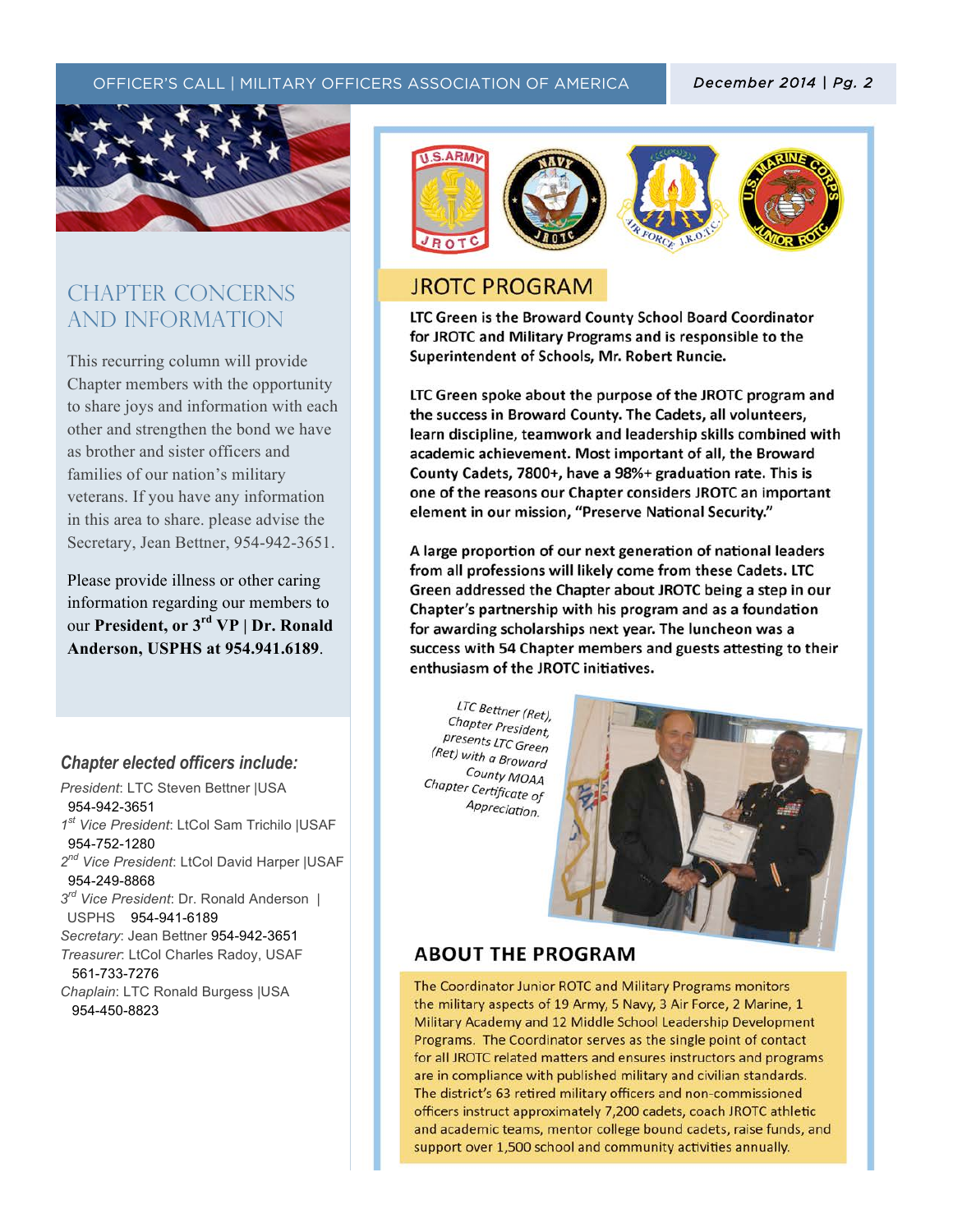

## CHAPLAIN'S CORNER

Christmas and Hanukkah both celebrate God's intervention in human history in a positive way--Hanukkah through the eternal flame, the symbol of God's presence; and Christmas through the birth of a child. Both celebrate God's concern, His love, for people.

There is a better thing than just the observance of Christmas and Hanukkah, and that is, keeping its spirit—the turning on of the light within. Are you willing to forget what you

have done for other people, and to remember what other people have done for you; to ignore what the world owes you and to think what you owe the world; to put your rights in the background and your duties in the middle distance, and your chances to do a little more than your duty in the foreground; to see that your fellowmen are just as real as you are, and to try to look behind their faces to their hearts, hungry for joy; to own that probably the only good reason for our existence is not what we are going to get out of life, but what we are going to give to life; to close your book of complaints against the management of the universe, and look around you for a place where you can sow a few seeds of happiness—are you will to do these things, even for a day?

 $\mathcal{T}_{\mathcal{A}}$  (the text)  $\mathcal{T}_{\mathcal{A}}$  (the text)  $\mathcal{T}_{\mathcal{A}}$  (the text)  $\mathcal{T}_{\mathcal{A}}$  (the text)  $\mathcal{T}_{\mathcal{A}}$ 

Are you willing to stoop down and consider the needs and desires of little children, to remember the weakness and loneliness of people who are growing old; to stop asking how much your friends love you, and ask yourself whether you love them enough; to bear in mind the things that other people have to bear in their hearts; to try to understand what those who live in the same house with you really want, without waiting for them to tell you; to trim your lamp so that it will give more light and less smoke, and to carry it in front so that your shadow will fall behind you, to make a grave for your ugly thoughts, and a garden for your good thoughts are you willing to do this even for a day? Then you are keeping Christmas and the deeper meaning of Hanukkah!

If the spirit of these holidays were with us every day...some revolutionary events would occur:

Selfishness would die a death of starvation.

Avarice would be hung higher than Haman.

Foolish pride would go down in crushing defeat.

Senseless strife and silly bickering would shame each other to death.

Our prayer for the unity of all mankind would be answered.

Racial animosities would be drowned in a sea of brotherhood.

War, with all its horrors, its brutality, its devilishness, would be an utter impossibility.

"Peace on earth" would become a glorious reality.

## VETERAN'S DAY EVENT

#### **John Knox Village**

Chapter members and some 75 Veterans present participated in an event honoring all Broward County Veterans. The event featured bagpipes leading the posting of the colors, members of the Broward County Sheriff's Department, members of the Pompano Beach fire Department, and MOAA honoring the Veterans. That was followed by a few war stories—and a lot of laughs-- from WW II Veterans. The event closed with beautiful music provided by a professional soloist. We have been invited to participate in the event next year.



*Steve Bettner and Greg Fitch, the host of the Veteran's Day service.*